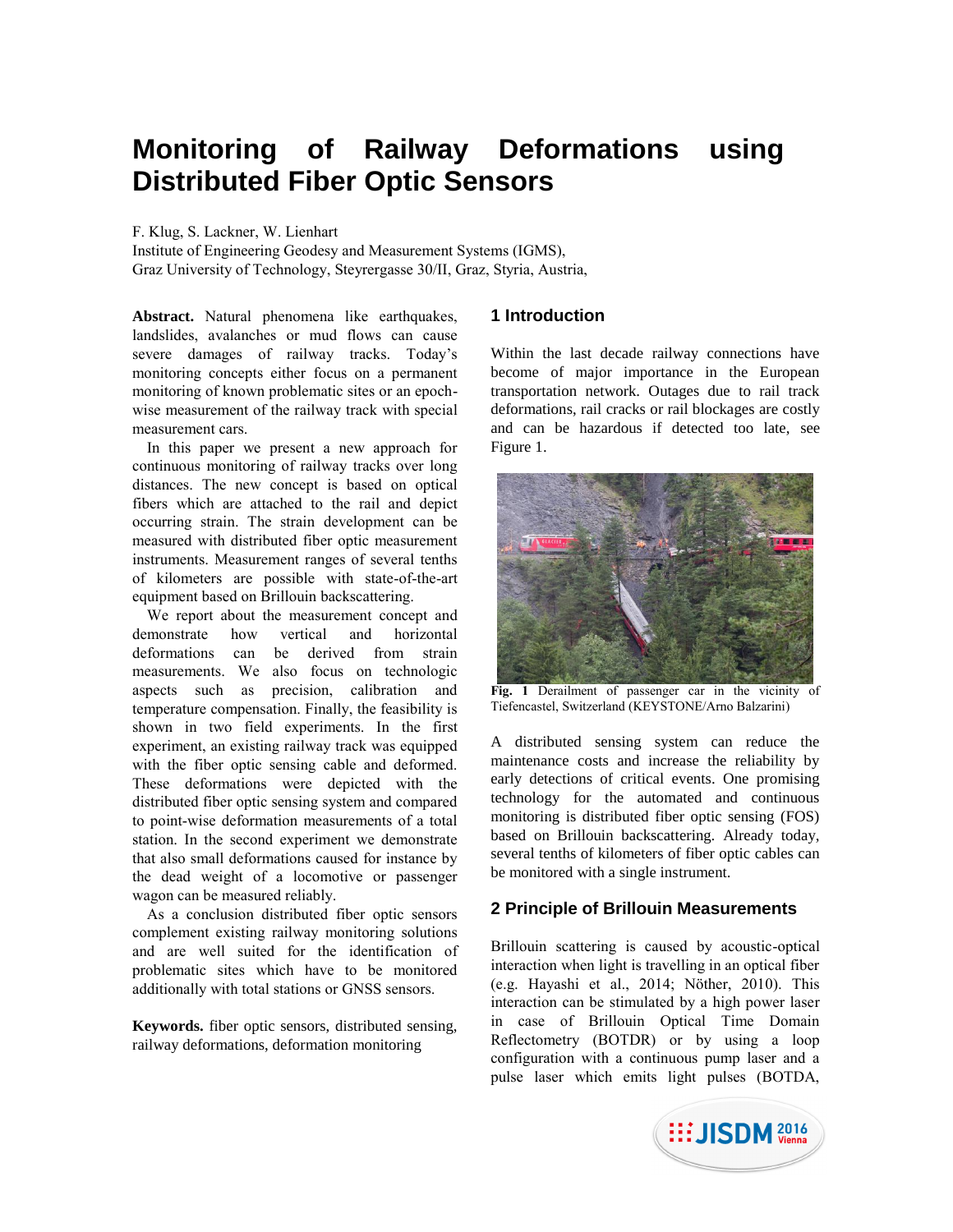Brillouin Optical Time Domain Analyzer) or amplitude modulated waves (BOFDA, Brillouin Optical Frequency Domain Analyzer), see Figure 2.



With this configuration a measurement range of several tenths of kilometers and a spatial resolution of better than 1m are possible. The sensing principle is based on the fact that the Brillouin frequency shift changes linearly with temperature and strain (Zeni et al., 2015, Kurashima et al., 1990). The measurement unit records the frequency shift as well as the position along the fiber.



**Fig. 3** 3D-spectrum of a BOFDA measurement

Figure 3 shows a characteristic result of a Brillouin measurement along 7m of glass fiber. The center frequency of the unstrained fiber is located at 10.5GHz. Strain was applied at one fiber position (~13m) which causes a significant shift of the Brillouin frequency of 427MHz. This frequency shift can be converted into strain or temperature values if the conversion coefficients are known. Since the frequency shift depends on strain and temperature, appropriate temperature compensation is needed for accurate strain measurements. One

possibility is the parallel installation of a strained and loose fiber. The measurement of the prestrained fiber is sensitive to strain and temperature whereas the loose fiber only reacts to temperature changes. As will be shown in section 4 of this paper, both measurement values can be used to derive temperature compensated strain.

## **3 Measurement Concept**

Reliable monitoring of railway tracks is only possible with a rigid connection between sensing fiber and rail. The sensing fiber can either be glued to a rail (Zeni et al., 2015) or connected with clamps at specific points. We followed the second approach and designed a special sensing cable clamp which consists of a base and a cover plate (Figure 4). The cover plate can be used for laboratory and field installations, the base plate is adaptable to different track sizes and to laboratory setups.



**Fig. 4** Sensing cable clamp

The clamps are placed in between the railway sleepers (Figure 5). During installation the strain sensing fiber is pre-strained to enable the measurement of elongation (positive strain) and shortening (negative strain). A loose fiber is placed parallel to the strain fiber for temperature compensation. If bending should be derived the setup has to be implemented on both sides of the rail. All fibers form one loop and the two ends are connected to the instrument.



**Fig. 5** Monitoring layout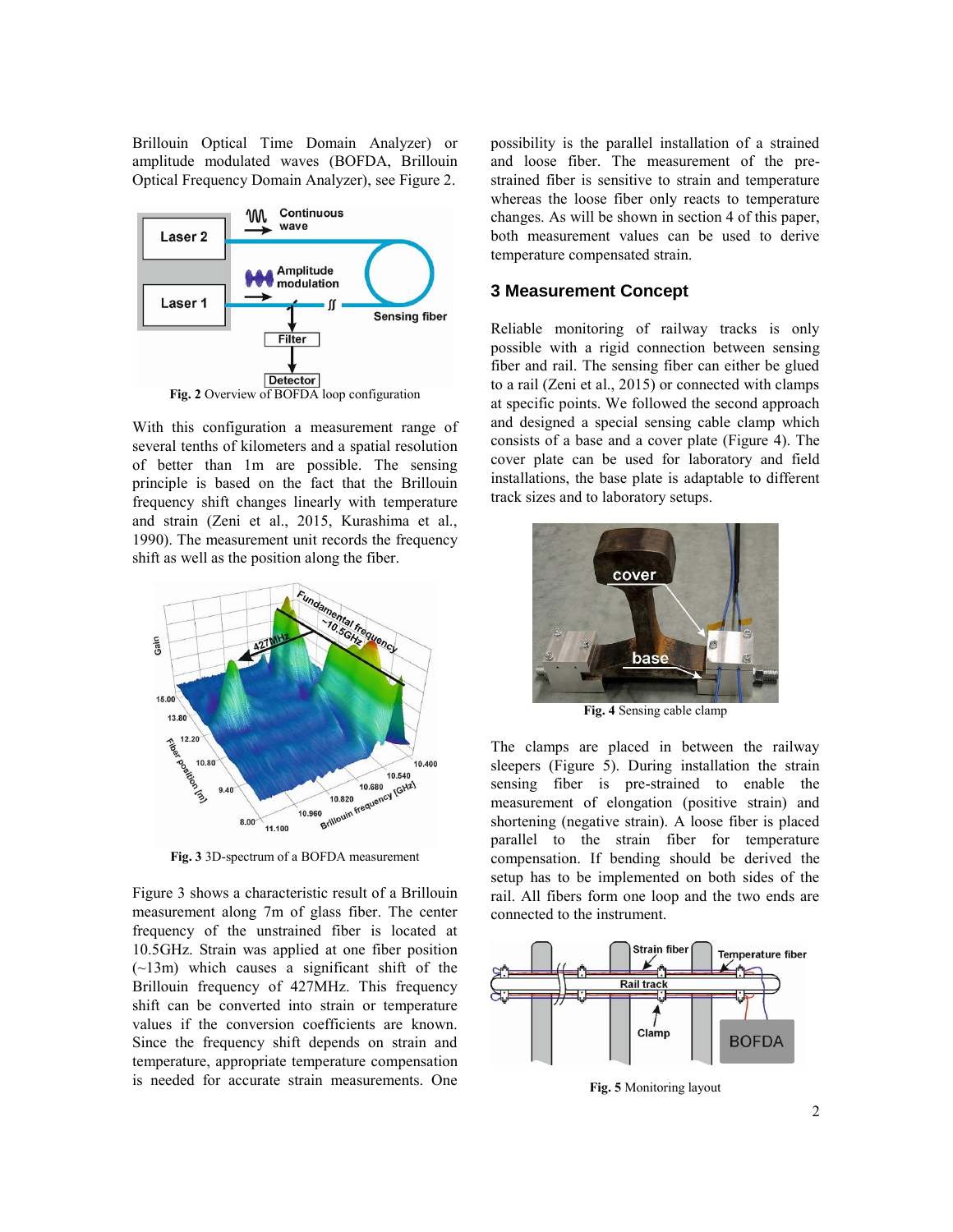#### **4 Laboratory Investigations**

Approximate values for strain and temperature coefficients of sensor cables are typically given by the manufacturer. For achieving highest accuracy we calibrated the selected BRUsens V1 cable (Brugg Cables, 2013) on our unique fiber optic calibration facility (Presl, 2009). For the laboratory and field installations we used a fTB2505 instrument from Fibris Terre Systems (Fibris Terre Systems, 2015).

#### **4.1 Temperature Calibration**

Every fiber optic strain sensing cable is temperature sensitive. This relation is usually expressed by a linear temperature coefficient *kT*:

$$
k_T = \frac{\Delta v_T}{\Delta T} \tag{1}
$$

In order to determine the temperature coefficient, a sample of the chosen sensing cable was placed into a climate chamber and exposed to specific temperature cycles. Using these data the temperature coefficients were determined by least squares adjustment. Our calibrated temperature coefficient differs about 20% from the approximate value given by the manufacturer, see Table 1.

| Table 1. Temperature coefficient |                               |  |
|----------------------------------|-------------------------------|--|
|                                  | Temperature coefficient $k_T$ |  |
|                                  | [MHz/K]                       |  |
| Brugg Cables (2013)              | $-42$                         |  |
| <b>IGMS</b>                      | 52                            |  |

With the estimated temperature coefficient the standard deviation of the residuals could be reduced from 3.7K to 0.6K.

# **4.2 Strain Calibration**

For the investigation of fiber optic strain sensing cables, we have developed a unique calibration facility (Presl, 2009), see Figure 6. Main components are a laser interferometer that is used as the reference measurement system and a 300mm linear translation stage. With a modular sensor mounting system, different types of fiber optic strain sensors can be tested and calibrated (see e.g. Klug and Woschitz 2015).



**Fig. 6** IGMS FOS calibration facility

Since the reference interferometer is placed eccentrically the Abbe's comparator principle is not fulfilled. To avoid errors, two tiltmeters are used for monitoring the alignment stability of the two anchor platforms. For fatigue and load testing, a force transducer (max. 2kN) can be used which is mounted inside a special housing on the translation stage.

The controlling software permits different settings and calibration profiles. The whole system provides fully automatic operation and data acquisition. The calibration facility is set up in our temperature and humidity controlled laboratory on a rail system mounted at a stable concrete bench with a length of 30m. For quality assurance the laboratory temperature is monitored by temperature sensors along the concrete bench and usually remains stable within 0.1K during the calibration period.

The accuracy of the calibration facility depends on the maximum strain and the sensor length. For example, for a 5m long strain transducer which is strained for 30 000μm/m, the expanded standard uncertainty of the reference system (determined in accordance to GUM, JCGM, 2008) is about  $U_{\Delta L}$  = ±2.5 $\mu$ m (k = 2) for the measured length changes ΔL. This corresponds to an expanded standard uncertainty in strain of about  $U_{\epsilon} = \pm 0.5 \mu m/m$ .

The result of a strain calibration is the linear strain coefficient  $k_{\varepsilon}$  which is defined as

$$
k_{\scriptscriptstyle\epsilon} = \frac{\Delta v_{\scriptscriptstyle\epsilon}}{\Delta \varepsilon} \tag{2}
$$

We performed several calibration runs with the BRUsens V1 cable. In a typical strain calibration, the sensor was elongated four times from 1 to 6mm in steps of 0.5mm (Figure 7, top). By using the reference interferometric data and the Brillouin frequencies, the strain coefficient was estimated by least squares adjustment, see Table 2.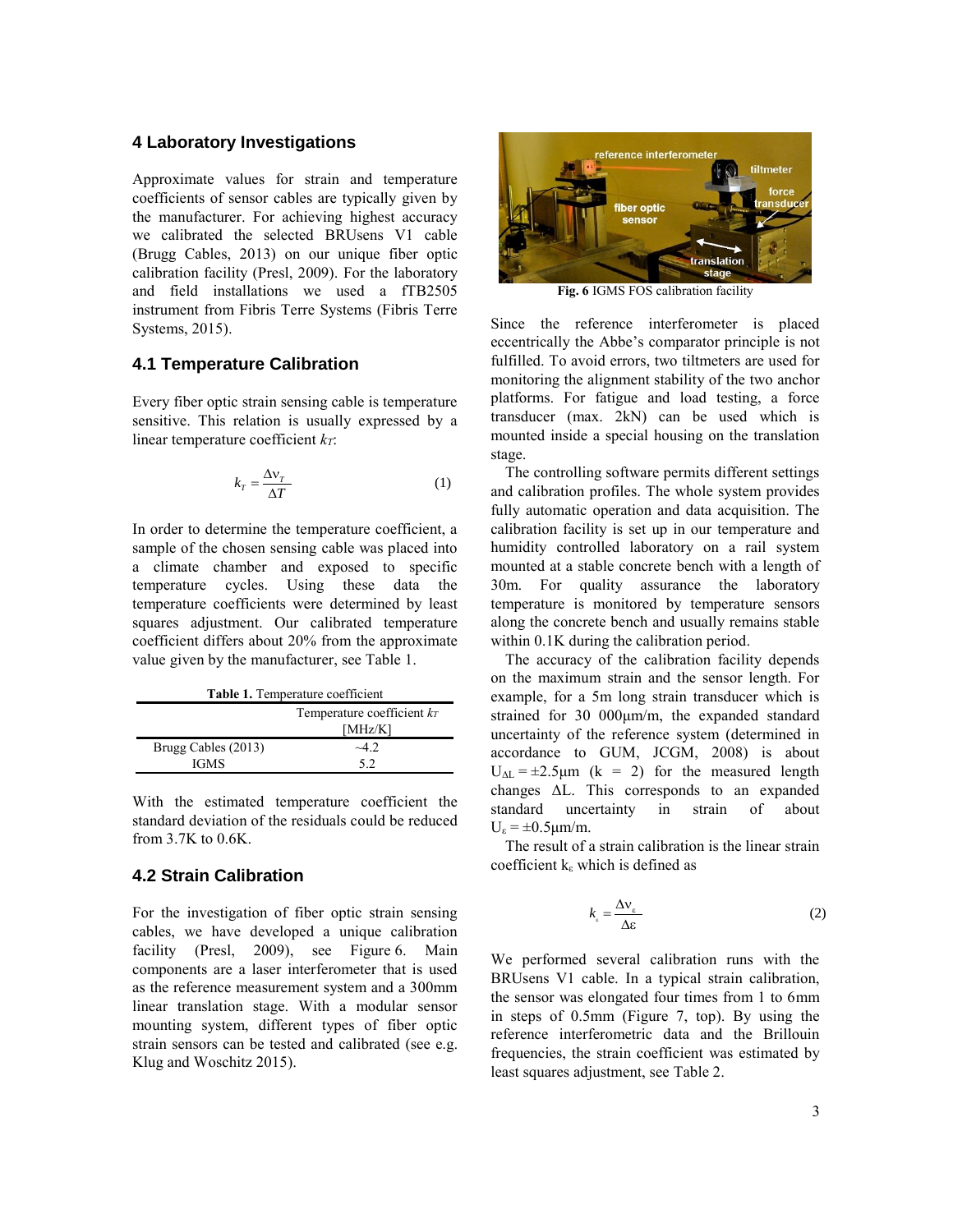

| <b>Table 2.</b> Strain coefficient           |        |  |
|----------------------------------------------|--------|--|
| Strain coefficient $k_{\varepsilon}$ [MHz/%] |        |  |
| Brugg Cables (2013)                          | $-450$ |  |
| <b>IGMS</b>                                  | 476    |  |

Figure 7 bottom row shows a comparison of the residuals when using the approximate and the estimated coefficient. In both graphs it is visible that the relation between strain and Brillouin frequency shift is different at very small strain. Reliable results can therefore only be gained at strains above 0.25%. This section has been excluded from the further analysis. When using the approximate coefficient from the manufacturer the residuals show a linear trend of about 47µm per mm of length change. This represents a systematic error of approx. 5%. The results of the individual calibration cycles are reproducible and fit well, however a hysteresis between shortening and elongation occurs in all calibration runs. This hysteresis is the main cause for the reaming residuals which are within  $\pm 30 \text{ µm}$ .

For the sensor calibration the temperature and strain dependency have been investigated separately. The strain calibration was performed at stable temperature in the air conditioned laboratory and the temperature calibration was made in the climate chamber with no strain applied. In field installation both effects occur simultaneously. For calculating temperature compensated strain the following equation has to be applied (ASTM, 2014)

$$
\Delta \varepsilon = \frac{\Delta v_{\varepsilon}}{k_{\varepsilon}} - \frac{k_{\mathrm{T}}^{*} \times \frac{\Delta v_{\mathrm{T}}}{k_{\mathrm{T}}}}{k_{\varepsilon}}
$$
(3)

The raw measurement values are the Brillouin frequency shifts of the strain and temperature cable  $\Delta v_{\epsilon}$  and  $\Delta v_{\rm T}$ . The linear coefficients k<sub>ε</sub> and k<sub>T</sub> are determined in the laboratory calibration. The coefficient  $k_T^*$  represents the thermal optical coefficient for the used bare fiber. This coefficient is defined with  $k_T^* = 1.1 \text{MHz/K}$  by the cable manufacturer.

# **4.3 Detectable Deformation**

A fiber optic sensor is highly sensitive in the longitudinal axis. As a consequence lateral rail deformations act in the non-sensitive axis of the sensing cable. Therefore, we built a test setup with two fixed anchoring points and one moveable point, see Figure 8. The central anchoring point is moveable in lateral direction with a linear translation stage. The lateral deformation is recorded independently by a triangulation sensor.



Figure 8 shows the calculated strain using the triangulation sensor data and the fiber optic measurements of section 4. It is clearly visible that the lateral deformations can be detected with the deployed BOFDA measurement system.

## **4.4 Sensor Tension Tests**

With respect to possible rail cracks we tested the maximum tension of the installed sensing cable. The manufacturer (Brugg Cables, 2013) of the sensing cable specifies a maximum tension of 1% (10 000µm/m). Under harsh ambient conditions a rail crack can have a width of a few centimeters. Dependent on the anchoring distance, this results in a tension of several percent.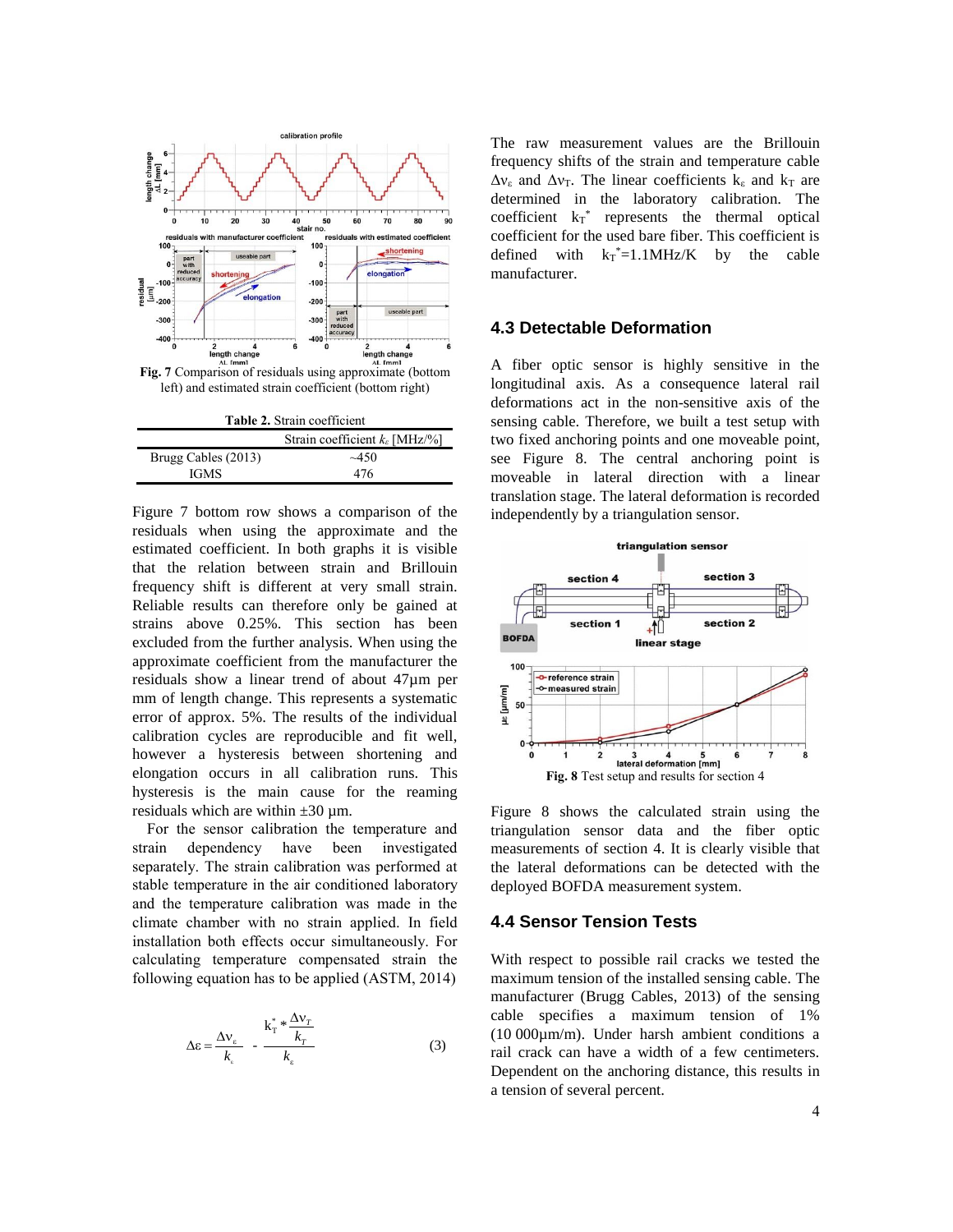To test the load limits for short term and long term measurements of the used sensing cable we performed two experiments. The first experiment focused on the absolute load limit for short term conditions. We used our calibration facility in this experiment to continuously increase the tension of the sensing cable until the fiber broke, see Figure 9.



**Fig. 9** Fiber failure test on the calibration facility

The breaking level of the investigated sensing cable was between 8% and 9%. This corresponds to a length change of about 50mm at the anchoring distance of 0.6m.

To investigate the long term stability at high strain we permanently mounted a sensing cable with an initial pre-strain of  $\approx 3.5\%$  at a stable position in the laboratory, see Figure 10.



**Fig. 10** Setup of the long term high strain test

Measurements over a period of 3 months indicate that the initial pre-strain is decreasing over time. Figure 11 shows three measurements of this experiment. In the first measurement the prestrained area is clearly detectable.



**Fig. 11** Long term high strain test

Gradually the strain decreases dramatically and spreads out in cable sections outside of the anchoring points. We suppose that this effect is a result of the structure of the used soft sensing cable. From these experiments it can be concluded that the sensing cable withstands strains much higher than the specified 1% but the measurements will be biased with respect to spatial allocation and maximum strain value.

#### **5 Field Tests**

We also performed two field experiments to simulate distinct events. One test focused on large vertical loads and the second on lateral rail deformations which can be caused by natural events, like landslides, mudflows or underwashing. The goal was to verify if such events can be detected with a distributed fiber optic system. To validate the results, independent geodetic measurements were performed.

Final goal of structural monitoring is to separate deformations caused by regular behavior of the structure from deformations caused by adverse events. To determine strain changes  $\Delta \varepsilon_{\text{event}}$  caused by events like landslides the regular strain changes of the rail due to temperature changes  $\Delta \varepsilon_{\text{real},T}$  have to be subtracted from the measured strain changes Δε of equation (3). This relation is expressed in equation (5) where the temperature induced material elongation of the rail is taking into account.

$$
\Delta \varepsilon_{\text{even}} = \Delta \varepsilon - \Delta \varepsilon_{\text{real},T} \tag{5}
$$

 $\Delta \varepsilon_{\text{rad,T}}$  depends on various factors, like the thermal expansion of the rail material or the geometry of the track (straight section, curved section).

#### **5.1 Geodetic Measurements**

To verify the fiber optic measurements, geodetic measurements were carried out in the two field tests using a Leica TS15 total station. For both tests a local reference network was established in advance to compare the total station observations of all load experiments in a common coordinate frame. The xaxis of the coordinate system was aligned to the rail track direction. Therefore, coordinate changes in xdirection represent lateral rail displacements. Regular temperature and pressure measurements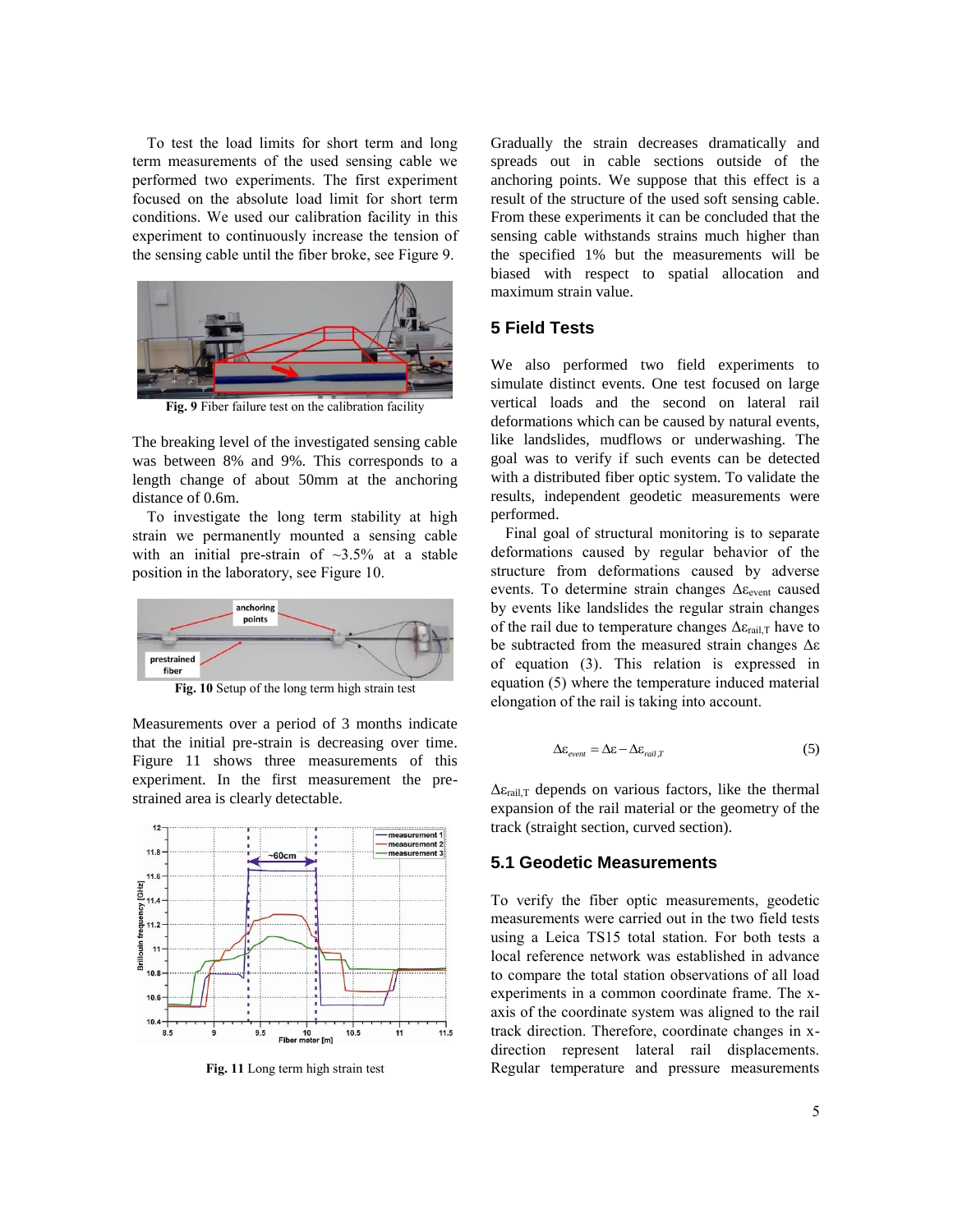were used to correct the electronic distance measurements.

In the first field test (see section 5.2) the positions of the clamps, mounted on the rail track were determined using a Leica mini prism GMP111, that was placed into a special drilling hole of the rail clamp, see Figure 12 (left). In the second field test (see section 5.3) reflective tapes were mounted on the clamps to enable manual contact-less measurements of the height changes during the load tests, see Figure 12 (right).



**Fig. 12** Measurement position on clamp using Leica mini prism GMP111 (left) or a reflective tape (right)

# **5.2 Natural Events**

The first field installation focused on natural events where the rail track is locally deformed. Such an event can be caused by a landslide, an avalanche, a mudflow or a rock slide. All these events represent a high risk to people and the rail infrastructure. For these tests one rail was equipped on both sides with a distributed fiber optic measurement cable. To simulate a natural event we deformed the rail track laterally with a winch as is shown in Figure 13.



**Fig. 13** Fiber optic setup and lateral deformation using a winch for simulating natural events

Geodetic and fiber optic deformation measurements were carried out after each deformation step. Figure 14 displays the results of the geodetic measurements for three different deformation steps. It can be seen that the rail was locally displaced for about 30mm in lateral direction.



**Fig. 14** Lateral displacements of the rail measured with a total station

It is important to note that geodetic measurements result in coordinate changes within a stable reference frame. On the contrary fiber optic systems measure relative changes of the monitored object. Hence, fiber optic measurements are insensitive to rigid body motions but highly sensitive to longitudinal strain or bending. A local lateral displacements results in a sequence of positive and negative strain on both sides of the rail as indicated in Figure 15.



lateral displacements

Figure 16 shows the results of the fiber optic measurements. The expected pattern of shortening and elongation is clearly visible. Hence, it can be concluded that lateral rail displacements can be depicted with distributed fiber optic strain measurements.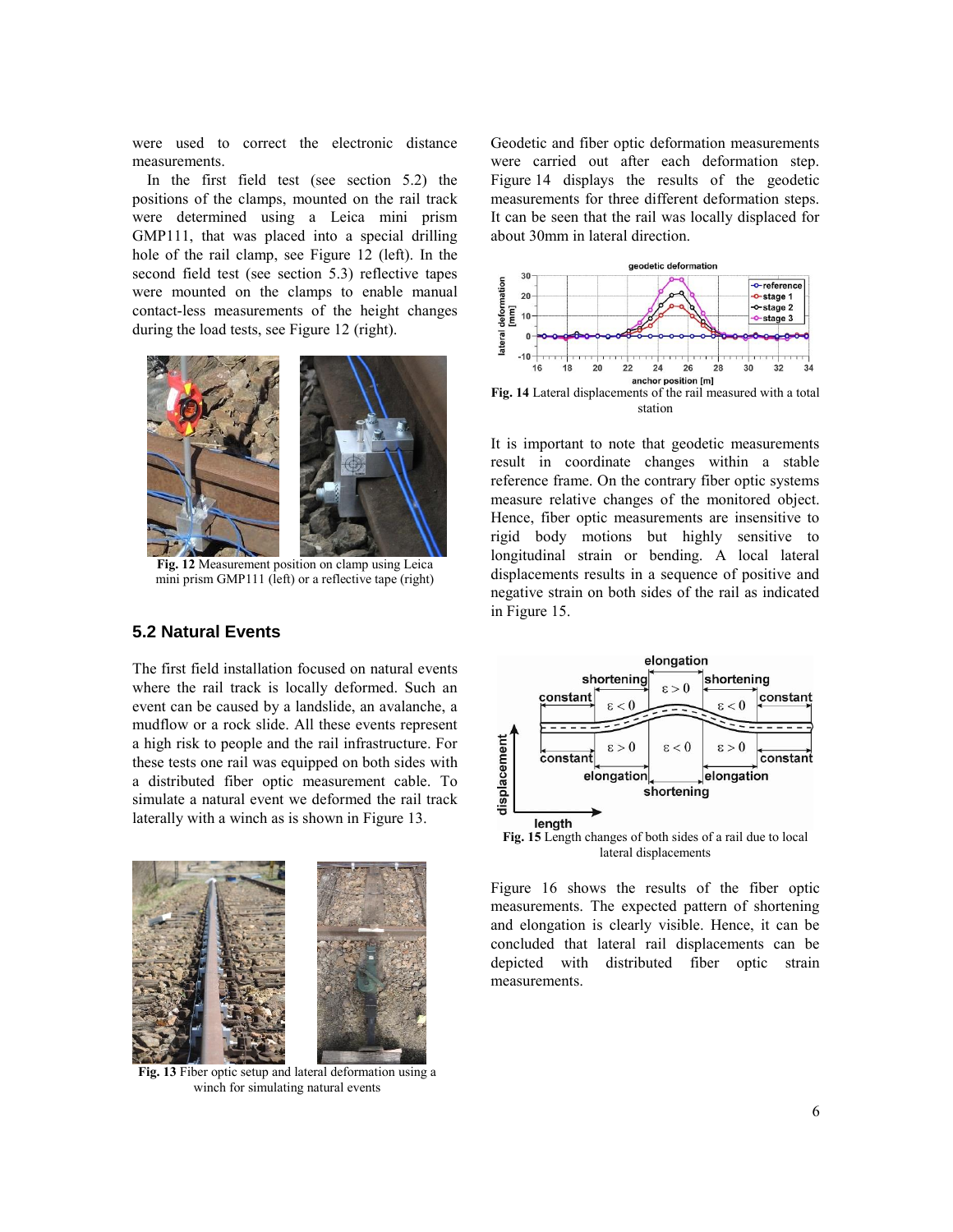

# **5.3 Load Tests**

The second field installation focused on vertical deformations of a rail track. Therefore, different loads - in our case a locomotive and a passenger wagon were placed on the instrumented rail, see Figure 17 and Table 3.



**Fig. 17** Load test with a locomotive (left) and a passenger wagon (right)

| <b>Table 3.</b> Data of applied load |                         |            |
|--------------------------------------|-------------------------|------------|
|                                      | Overall<br>length $[m]$ | Weight [t] |
| Locomotive                           | 19.28                   | 80         |
| Passenger wagon                      | 26.40                   | 46         |

The resulting length change of the fiber optic sensing cable was measured with the distributed fiber optic system. Figure 18 shows the results of this experiment. Although heavier than the passenger wagon, the locomotive caused only small vertical deformations of less than 2mm. The impact of the four axes can be identified in the geodetic measurements but is hardly visible in the fiber optic measurements. In the second part of the experiment the locomotive was replaced by the passenger wagon. This wagon was positioned so that one ring was located at the same position as the ring unit of the locomotive. The second ring unit was at a different position due to the longer length of the wagon. At this position vertical deformations of more than 5mm occurred. It is assumed that the reasons of these large deformations are not well compacted foundations in this area. The fiber optic strain measurements also yield high strain values in this section. This demonstrates that also vertical rail deformations which may be caused by underwashing can be detected with distributed fiber optic measurements.



**Fig. 18** Vertical displacements (top) and measured strain (bottom) due to locomotive load (blue) and passenger wagon (red)

# **6 Conclusion**

Undetected rail track deformations or rail cracks are a potential risk for passengers, rail freight and the railway infrastructure. In this paper we demonstrated a new approach to monitor rail tracks over long distances by using distributed fiber optic measurements.

The advantage of the fiber optic concept is that distances of several tenths of kilometers can be monitored with a single instrument. We demonstrated that local strain measurements are suitable to detect local track displacements of a few millimeters.

In case of rail cracks the sensing cable has to withstand high strain values. With the selected sensing cable and the used anchor spacing the sensing system can cope with cracks of with lengths of several centimeters.

Critical aspects for achieving accurate results are a rigid connection of the sensing cable to the rail,